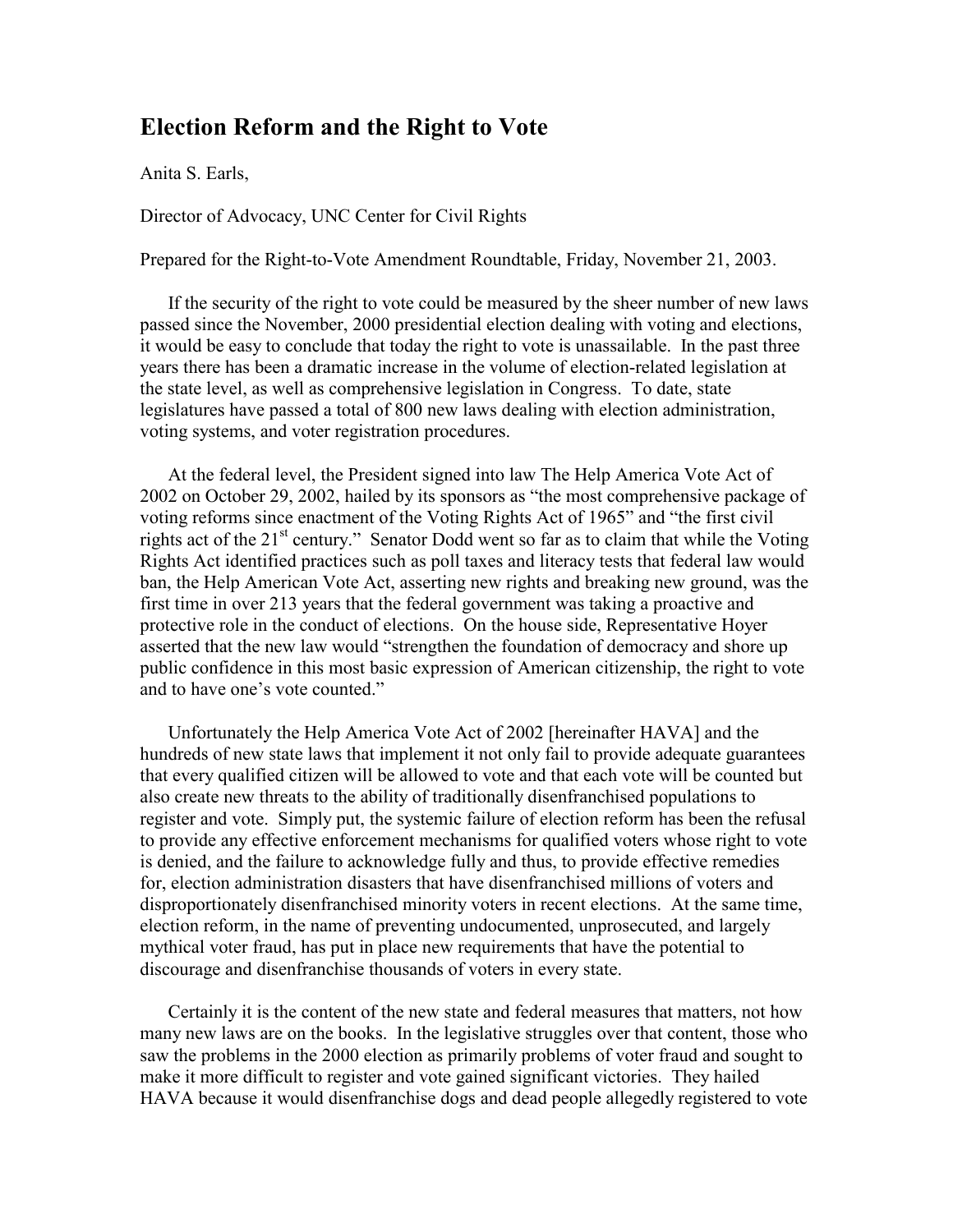in several states, require voters to produce identification when they cast their ballots, and mandate statewide voter registration lists that include a voters' drivers' license number or social security number. While increasing the hurdles a voter must jump in order to become registered and stay registered, the Act has no significant avenue of recourse for voters, individually or collectively, who are wrongfully removed from voter registration lists. In fact, while giving states money to change their election machines, HAVA also required nationwide implementation of the very changes in voter registration list maintenance that led to so many legitimate voters being wrongfully removed from Florida's registration rolls in the months leading up to the November 2000 election. Despite the fanfare, and whatever the intentions, of the current spate of election reform measures throughout the country, the bottom line remains that the right to vote is not adequately protected. The following is a brief survey of what HAVA and the new state implementing laws accomplish, and the major threats to voting rights that remain.

# I. The Goals of Post-2000 Election Reform

In the days and weeks following the November 2000 election, while the nation's attention was focused on Florida and resolution of that state's count, there were significant and disturbing reports of election irregularities in many states throughout the country. Much of the controversy centered on the problem of ballots cast but not counted. An estimated 1.5 to 2 million ballots nationwide were not counted because of faulty equipment and confusing ballots. Georgia, Idaho, Illinois, South Carolina and Wyoming had higher rates of uncounted ballots than Florida, as did several cities, including Chicago and New York. Another significant factor, voter registration difficulties, led to millions of properly registered voters being turned away from the polls because their names had been wrongfully purged from voter registration lists or because their voter registration applications were not processed properly. The U.S. Census current population survey estimated that between 1.5 and 3 million votes in 2000 were lost because of registration problems. A third barrier to voting occurred because of poorly trained precinct officials and problems with election-day administration. Again relying primarily on the Census Bureau survey, nationwide it is estimated that up to 1 million registered voters were not able to vote because of long lines, confusing locations, or precinct officials who could not find a voter's name on the precinct rolls.

There were also isolated complaints of voter fraud. Immediately after the 2000 election the concerns about fraud in Florida related to allegations that some counties failed to purge felons from their voter registration lists. In Missouri, Republicans criticized a state judge's order keeping certain polling places open longer than originally scheduled to accommodate heavy voter turnout as the "biggest fraud on the voters in [Missouri] and [the] nation that we have ever seen." By the time that HAVA was passed, additional allegations were being made, including the claim that 3,000 voters nationwide had voted in two different states in the 2000 election, that dogs and dead people had voted, and that in more recent elections in South Dakota, ballots were cast by "people who don't exist."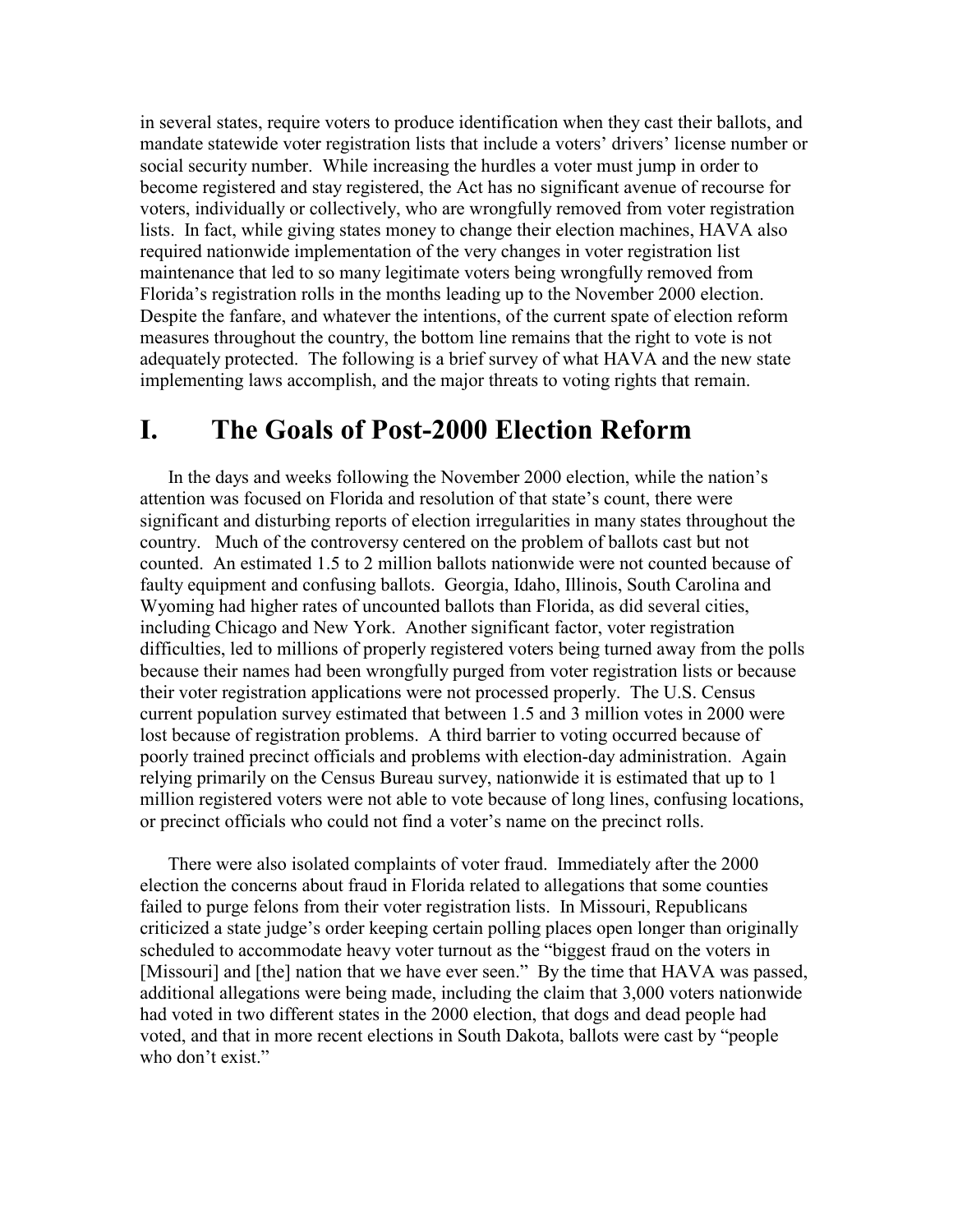In addition, overseas and military voters, and voters with disabilities raised significant concerns. Overseas and military voters were unable to cast a ballot when local election officials failed to mail absentee ballots in time or when those ballots were not counted properly when they were returned. A GAO report documented the continuing failure to make voting precincts and voting methods equally accessible to voters with disabilities, despite federal laws requiring accessibility. In 2000, only 15% of polling places nationwide had no potential impediments to persons with disabilities. In recent years, this lack of accessibility has led to an estimated 1.3 million citizens with disabilities encountering problems in voting.

### A. Election Reform Goals in Congress

Election reform after the 2000 election was aimed at fixing these problems. At the federal level, these issues were acknowledged in a general way in the legislative history accompanying HAVA. Thus, in contrast to the civil rights rhetoric in Congress when the bill was passed, the House Report accompanying the bill has a more modest statement of purpose:

The purpose of H.R. 3295, the Help America Vote Act of 2001, can be stated very simply--it is to improve our country's election system. The circumstances surrounding the election that took place in November 2000 brought an increased focus on the process of election administration, and highlighted the need for improvements. The Help America Vote Act of 2001 will make it possible to implement needed improvements.

The remaining paragraphs of the Statement of Purpose address the question of local versus federal control of elections and purports to leave the responsibility for election administration at the local level, as well as leaving accountability in the hands of local officials. The House Report concludes:

Further by leaving the responsibility for election administration in the hands of local authorities, if a problem arises, the citizens who live within their jurisdictions know whom to hold accountable. The local authorities who bear the responsibility cannot now, and should not in the future be able to, point the finger of blame at some distant, unaccountable, centralized bureaucracy.

While local control must be preserved, it is time to recognize that the federal government can play a valuable roll [sic] by assisting state and local government in modernizing their election systems. H.R. 3295 will, for the first time, give the state and local governments some financial assistance, from the federal government, to improve their election infrastructure.

Throughout the discussion of HAVA's provisions, the House Report is more of a technical monograph for state election officials than an analysis of the need to protect the right to vote. Discussions of the ways in which legally qualified voters were prevented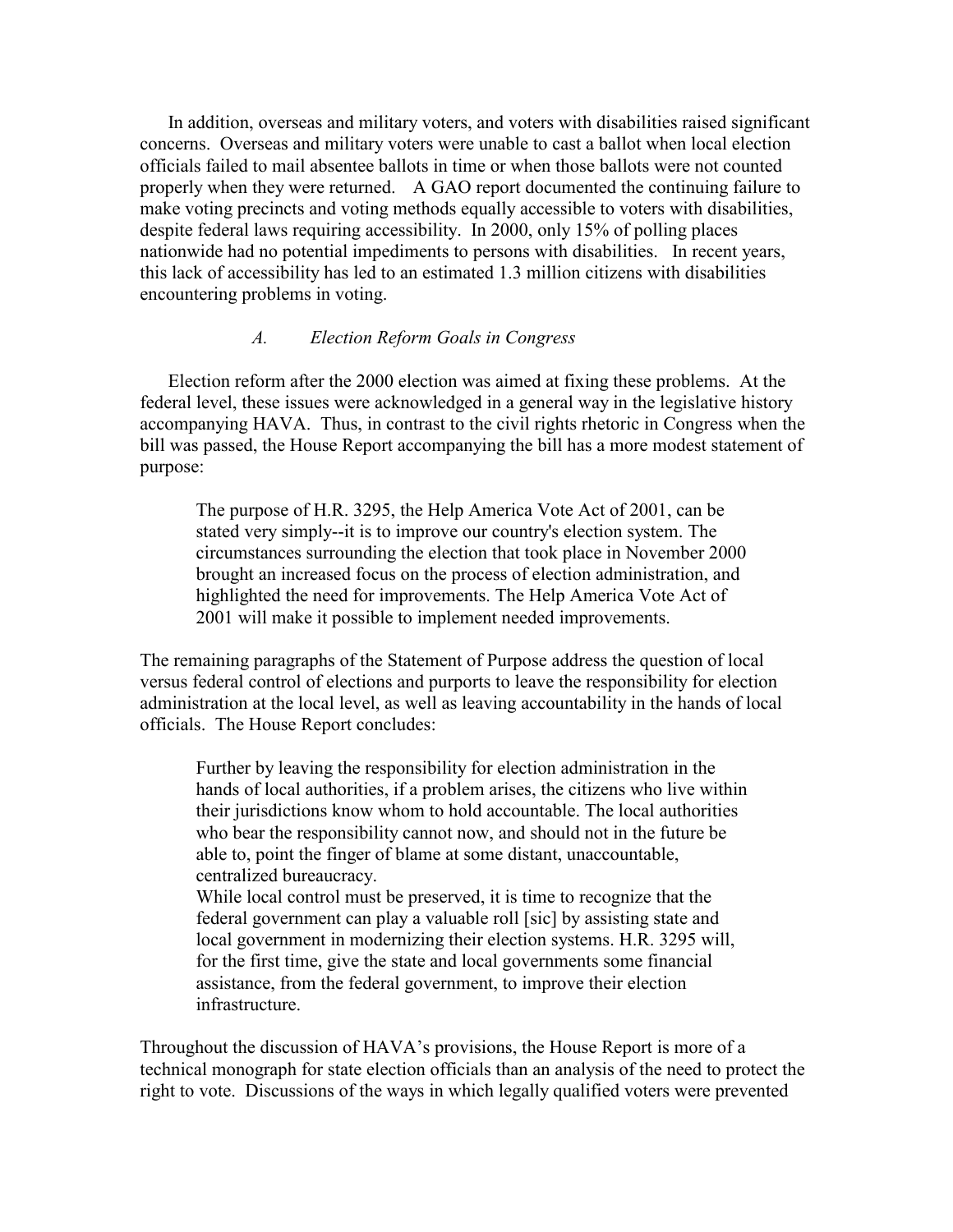from casting an effective ballot in the 2000 election suggest that these technical defects will be solved by competent federal assistance and minimum federal standards. Eliminating overvotes and undervotes, providing access for voters with disabilities, and improving procedures for military and overseas voters are simply administrative matters that can be solved with improved machinery and new federal standards.

What this framework sorely lacks is any acknowledgment of the forces that led to millions of voters being disenfranchised in the first place. HAVA's legislative history suggests that guaranteeing that every qualified voter is properly registered and that every vote is counted is like programming the VCR. It may be difficult, but with the right onscreen instructions and a simplified remote control, every local election official can do it. And, dear voters, if you don't record the program you wanted, try again when it is repeated next time.

There were winners and losers in the November 2000 election, and conscious decisions made in the months leading up to that election to take specific actions that state officials knew would have concrete results. Florida election officials were told by Choicepoint, the private firm they contracted with to compile lists of felons, that the state's procedures for matching those lists with lists of registered voters would result in high error rates. They were warned that their matching criteria would produce large numbers of "false positives" or mis-matches. In addition, state officials knew that there was slim justification under state law for removing voters from Florida rolls who had been convicted of felonies in other states before becoming Florida residents, since many of those citizens had their rights restored in the state of their conviction before moving to Florida. Professing a concern about "fraud" but clearly unconcerned about the numbers of voters who might be wrongfully removed from the voter registration rolls, state officials forged ahead, instructing Choicepoint to compile the unreliable lists anyway. State officials were also unconcerned about violating federal law, namely the National Voter Registration Act (NVRA), 42 U.S.C. § 1973gg, which prohibits states from conducting programs "to systematically remove the names of ineligible voters from the official lists of eligible voters" within 90 days of an election.

The wrongful purging of thousands of voters in Florida in the months before the November 2000 election was not merely a technical failure of election administration. It was a calculated and intentional program to achieve a particular result. Moreover, it had a disparate impact on black voters. Just as literacy tests disproportionately affected black voters, so do voter purge programs that use erroneous law enforcement records. The goals of post-2000 election reform at the federal level never included eliminating racially discriminatory practices, since the racial dimension of the disenfranchisement problem was never acknowledged by most lawmakers.

Most significantly, the fact that "[s]tudies of the nation's election system find that a significant problem voters experience is to arrive at the polling place believing that they are eligible to vote, and then to be turned away because the election workers cannot find their names on the list of qualified voters" was not seen as implicating any particular voter's individual rights. There is no sense of outrage that large numbers of voters were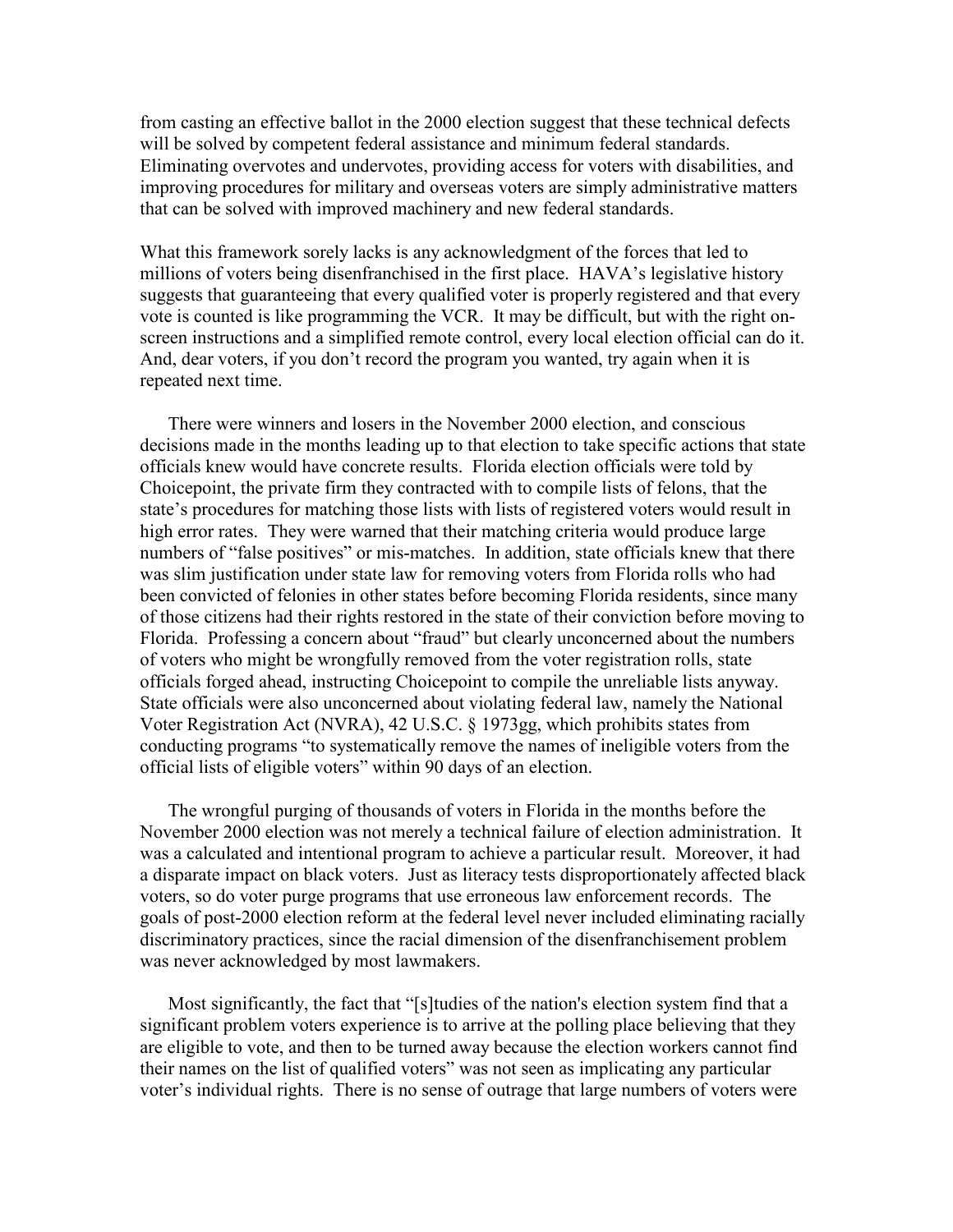prohibited from voting in the 2000 election. In short, HAVA's legislative history does not indicate that it was enacted to expand protections afforded to individual voters. Protecting the right to vote was not a goal of the Help America Vote Act. The goal of the federal election reform effort was to provide federal money for state initiatives to replace election machines and centralize voter registration databases, already underway in many cases, and to establish minimum federal standards for statewide voter registration databases, provisional balloting, voter id requirements, and new citizenship check-off requirements.

Indeed, some opponents of HAVA characterize it as having goals that are significantly threatening to the right to vote. Earlier this year, SCLC President Martin Luther King, III, and journalist Greg Palast, after reviewing how Florida's centralized statewide database was used to purge legally registered voters, had this to say about HAVA:

Astonishingly, Congress adopted the absurdly named "Help America Vote Act," which requires every state to replicate Florida's system of centralized, computerized voter files before the 2004 election. The controls on the 50 secretaries of state are few -- and the temptation to purge voters of the opposition party enormous. African-Americans, whose vote concentrates in one party, are an easy and obvious target. The act also lays a minefield of other impediments to black voters: an effective rollback of the easy voter registration methods of the Motor Voter Act; new identification requirements at polling stations; and perilous incentives for fault-prone and fraud-susceptible touch-screen voting machines.

Whether or not it was intentionally designed to repeat the disenfranchisement that occurred in Florida, there is no doubt that certain aspects of the new legislation, particularly the voter identification requirements and the citizenship check-off requirement for voter registration forms were widely condemned in the civil rights community as likely to have a disenfranchising effect on first-time voters. In light of these anti-fraud provisions, and the legislative compromises they represent, it is difficult to view HAVA as a major source of protection for the right to vote. The law was designed to impose certain federal requirements on the election process, not to enhance protections at the federal level for the right to vote.

### B. Election Reform Goals at the State Level

It is difficult to generalize about states' election reform goals. Certainly the same problems recognized by federal lawmakers were motivating state legislators. There were thirteen national task forces making recommendations on election reform, many of which were addressing what states should do as well as what is appropriate for the federal government. Fifteen states had special legislative task forces or special committees and twenty-six states had a Secretary of State's task force to review election procedures and make recommendations for changes.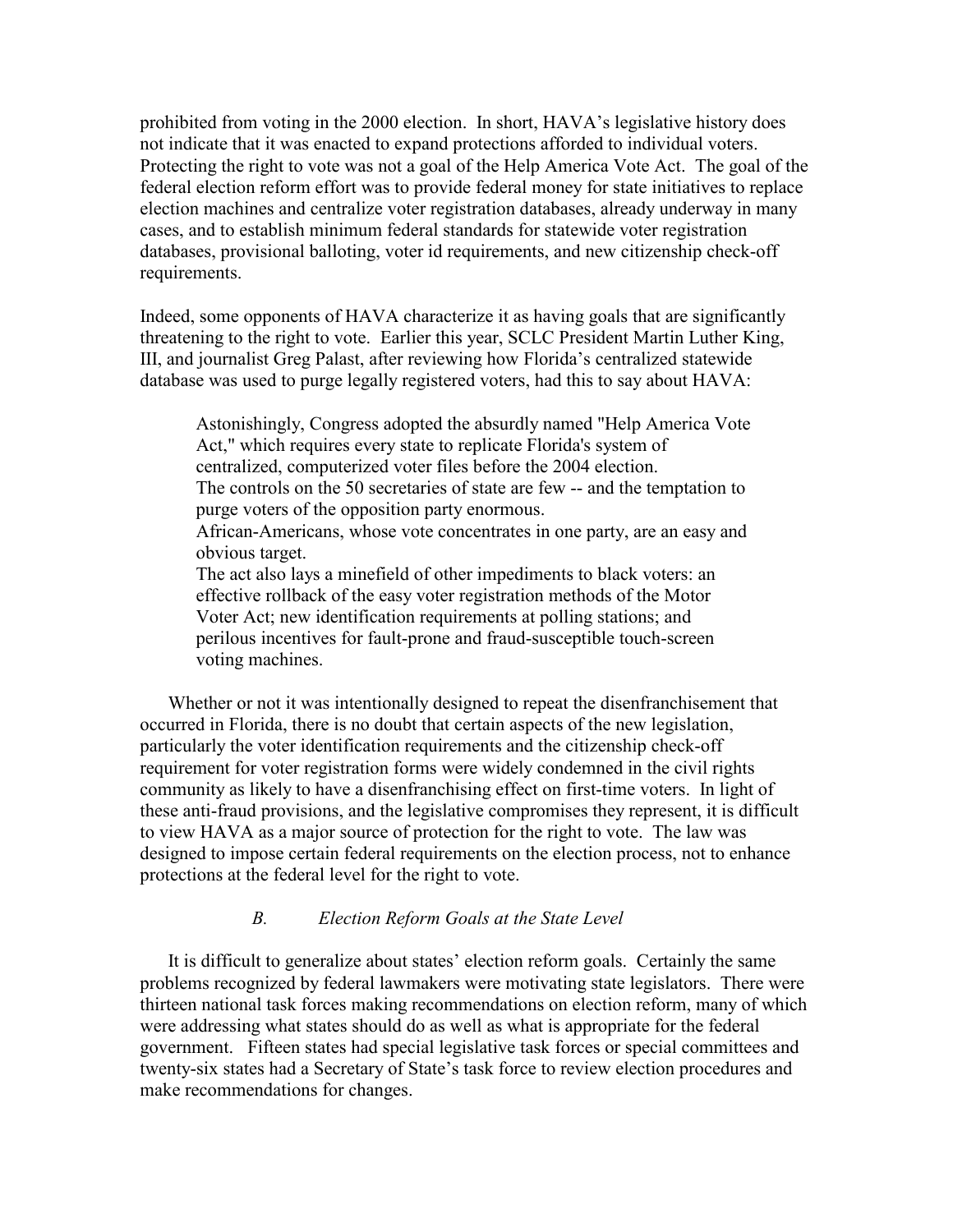State legislatures began the election reform bandwagon, with Florida in the forefront, passing in May of 2001 a comprehensive law that prohibited the use of punch card machines, revamped how the state would construct and manage its statewide voter database, required more careful review of ballot design, and allocated funds for poll worker training and voter education efforts. In total, by the end of 2002, states had passed 492 new election laws, including fifteen states that required new voting equipment, seventeen states that implemented new voter registration list maintenance and purging procedures, thirty-three states that made changes to their absentee balloting procedures and twenty-five states that mandated increased pay, better training or improved recruitment of poll workers.

It is certainly possible to point to new state laws that created greater protections for the right to vote and that allow court enforcement of those expanded rights. Washington state, for example, enacted new criminal penalties for any elections officer who intentionally disenfranchises or discriminates against an eligible voter in 2001, along with greater protections such as prohibiting election officials from requiring a social security number and requiring voter registration information to be provided in foreign languages. California passed the California Voting Rights Act of 2001, a measure providing for a state law cause of action for vote dilution but without the geographic compactness requirement as a pre-condition for a finding of liability that is currently a part of federal law. The new law defines how polarized voting is determined under such claims, establishes who has standing to bring a claim, and provides for a reasonable attorney's fee for prevailing plaintiffs.

In 2001, New Mexico repealed its permanent ban on the right of convicted felons to vote, Kentucky passed a law making it easier for persons convicted of felonies who have served their sentences to apply for restoration of their civil rights, and Connecticut restored the voting rights of convicted felons upon release from confinement and, if applicable, discharge from parole. In 2003, Wyoming modified its law to provide for the automatic restoration of voting rights for persons convicted of non-violent crimes.

Even prior to HAVA, sixteen states passed laws addressing polling place accessibility, mandating that new voting systems be accessible and provide a way for visually impaired voters to cast a secret vote, or otherwise making the voting process more accessible to elderly and disabled voters. In 2003, 10 states passed measures to improve accessibility for voters with disabilities, some as part of comprehensive HAVA implementation and others with single-issue bills.

At the same time, states passed laws that moved in the other direction, restricting the right to vote by expanding prohibitions on felon and ex-felon voting and requiring universal voter identification for all voters which goes far beyond HAVA's minimum standards. Florida's first election reform bill, while requiring election supervisors to post a "Voter's Bill of Rights and Responsibilities" also explicitly stated that the new law creates no rights and cannot be enforced by any civil action.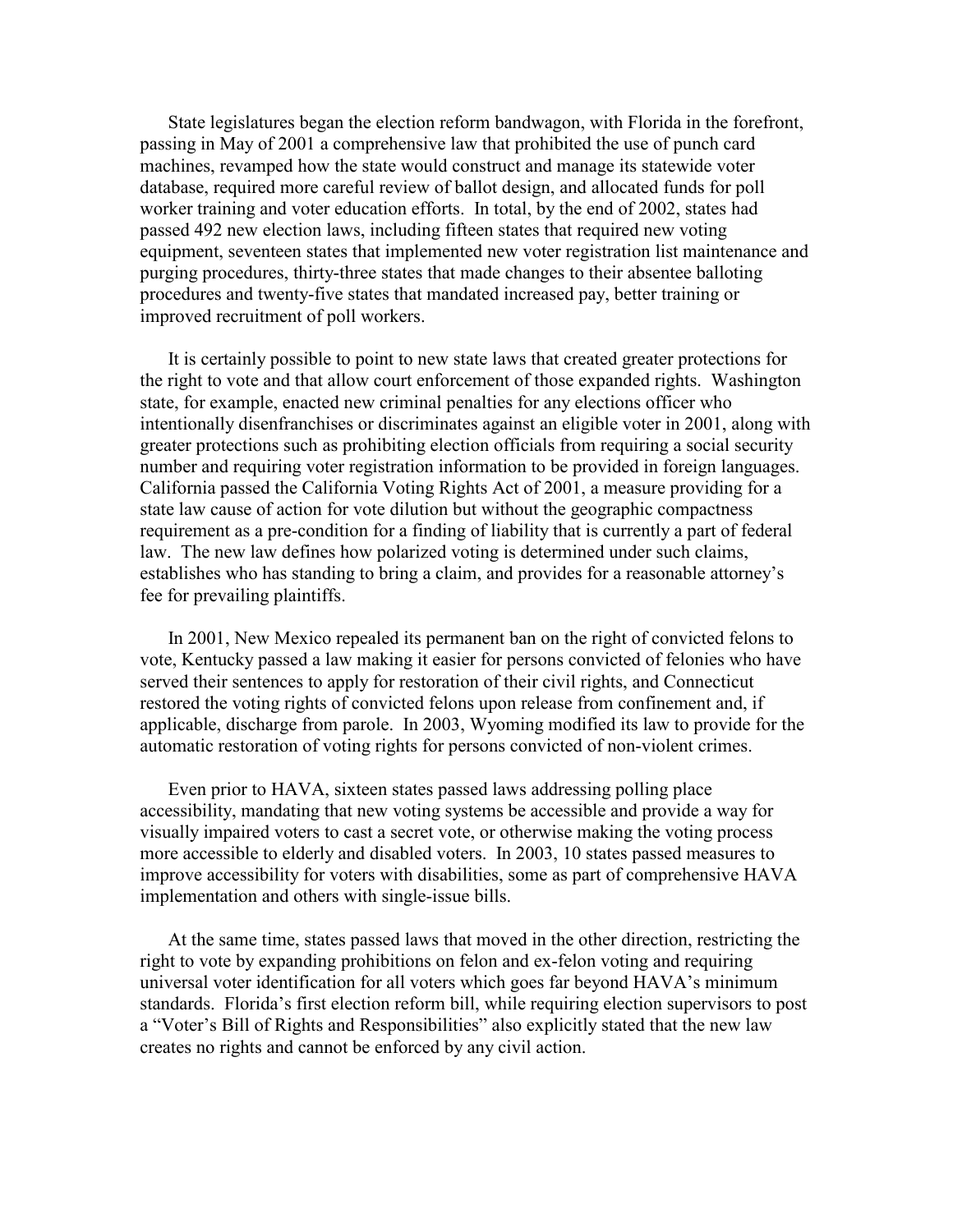While increasing protections for the right to vote are certainly possible through progressive state laws, there is certainly no uniformity and no overwhelming trend to do so. Even at the state level, the majority of new laws passed since the 2000 election have dealt with technical aspects of election administration rather than overall grants of rights and the creation of meaningful remedies for violations of those rights. State election reform efforts do not indicate that substantial state rights guaranteeing exercise of the franchise make further federal constitutional protection unnecessary.

II. HAVA – What it Does and How States are Implementing It.

For our purposes, HAVA's salient features can be summarized as follows:

- 1. Money to states: Title I authorizes \$650 million to be made available to states, half to implement the election administration requirements under the act and half to replace punch card and lever machine election equipment.
- 2. Uniform Election Technology and Administration Requirements: These are part of the new law's minimum, mandatory requirements, contained in Title III. While not every state is required to seek funds, every state must comply with the minimum standards on various timetables. The requirements include:
	- a. Voting system standards including an opportunity for voters to verify their ballot before it is cast, manual audit capacity, including a permanent paper record, accessible to the disabled, able to provide alternative language accessibility, and comply with error rate standards by January 1, 2006.
	- b. States must enact provisional voting laws by January 1, 2004.
	- c. States must have computerized voter registration lists which assign a unique identifier to each voter, are coordinated with other state agencies and other state databases, are immediately accessible by state and local election officials; and must have list maintenance procedures in place to remove ineligible voters and update the database including safeguards against removing eligible voters by January 1, 2004 or self-certify that they need until January 1, 2006 to comply.
- 3. Anti-Fraud Voter Identification Requirements: Individuals registering to vote must provide a driver's license number or the last four digits of their social security number, and the data in the state motor vehicle database must match the information in the voter registration database. First-time voters registering by mail must provide photo identification or other government document showing their name and address when registering or voting. Federal mail-in voter registration forms must be changed to include an initial check-off box indicating that the applicant is a U.S. citizen, although states are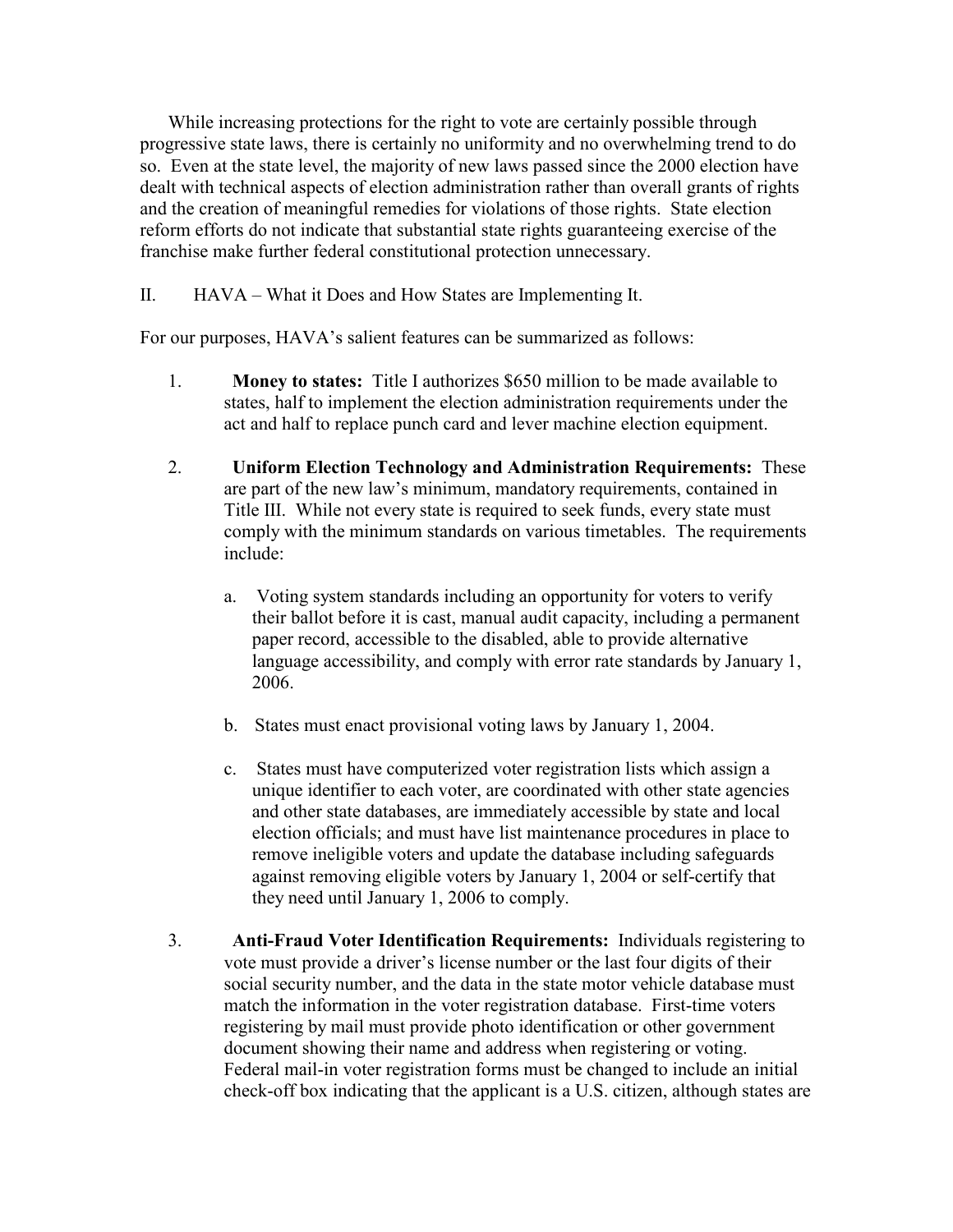under no obligation to change their state voter registration forms to include check-off boxes.

- 4. Election Assistance Commission: Title II establishes a four-member "Election Assistance Commission (EAC)" with numerous responsibilities in administering various programs established by the law, including grant programs, technical assistance to states, and the development of guidelines.
- 5. State Election Reform Plan: In order to receive funding, the Governor of the State must submit to the Commission a plan demonstrating how the state will improve election administration procedures, provide for voter education, distribute funds, and adopt performance goals and measures. States must also certify that they are in compliance with other federal election laws in order to receive funds under HAVA.
- 6. Grants to Ensure Access for the Disabled: The U.S. Secretary of Health and Human Services is authorized to administer grants to state and local governments to make polling places accessible to persons with disabilities, including the blind and visually impaired.
- 7. Enforcement and Criminal Penalties: HAVA provides no new remedies for violations of the right to vote. If state and local officials fail to comply with Title III of the act, containing the voting system standards, provisional voting and voting information requirements, computerized statewide voter registration list requirements, and new voter registration and voter-id procedures, the Department of Justice is authorized to bring a civil action in federal district court for declaratory and injunctive relief. If an individual voter feels that the state has violated the any provision of Title III, and if the state receives federal money under the act, the state is required to set up a complaint procedure and the voter can file a complaint. If, under that procedure, the state decides that it has violated the act, it shall provide an appropriate remedy. This is essentially an "internal affairs" model of complaint resolution. The state has the chance to correct administrative errors that citizens bring to its attention, but the individual has no opportunity to require a state to do anything it does not consent to do, and there is no neutral decision-maker to evaluate the facts of a complaint.

There is no private enforcement of an individual's rights under HAVA in federal court, unless a state authorizes such suits as part of their administrative procedure, a highly unlikely proposition. In short, if HAVA does expand the right to vote in any way, it does so without providing an independent remedy for violation of that right.

There are, however, expanded criminal penalties for individuals. HAVA makes it a federal crime to conspire to "deprive voters of a fair election" which happens when an individual knowingly and willfully gives false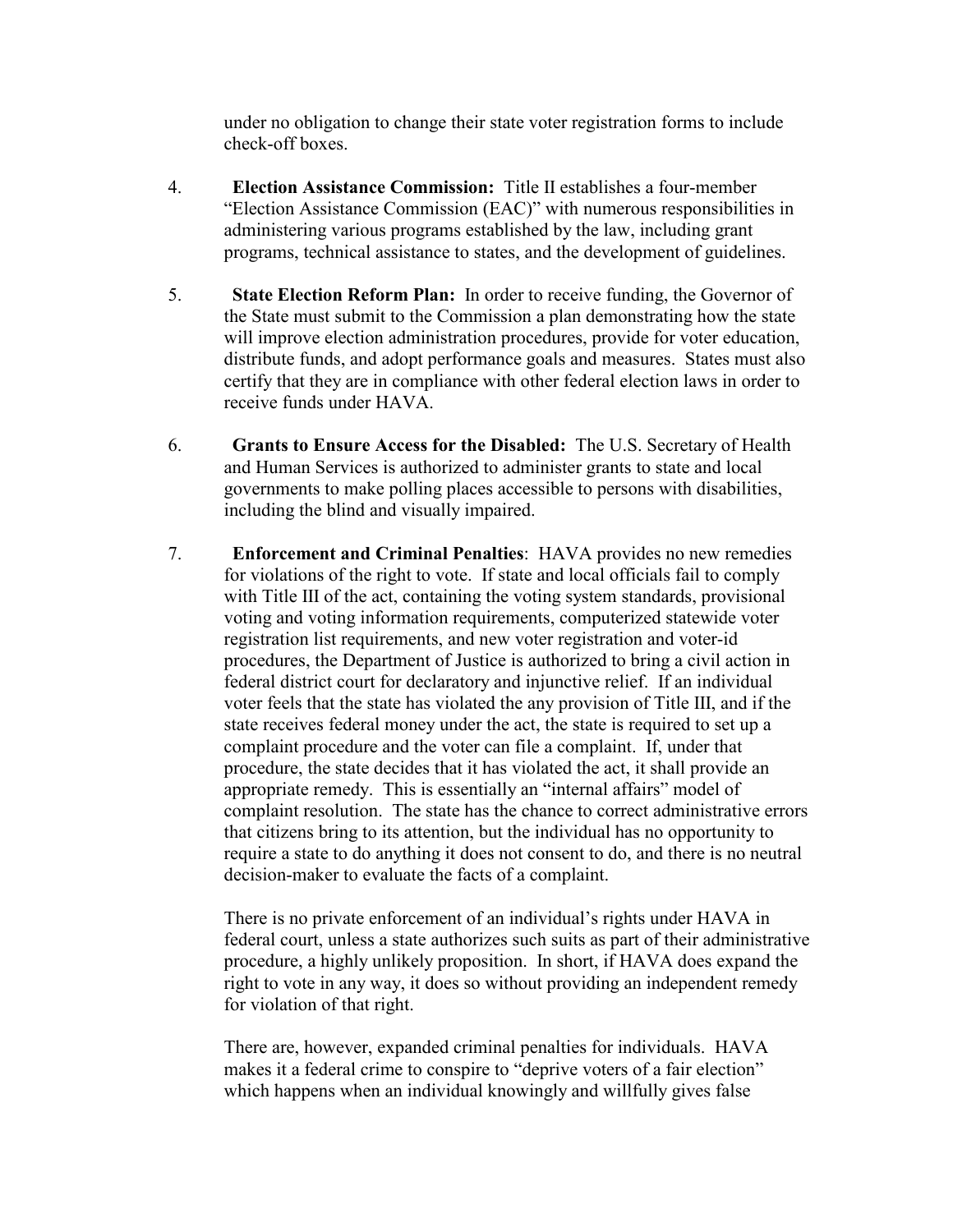information in registering or voting. Additionally, it is a federal crime, under HAVA, to knowingly commit fraud or knowingly make a false statement with respect to citizenship status.

The National Conference of State Legislatures reports that in the year since HAVA was passed, forty-five states have considered HAVA-related legislation, and thirty-six states have passed new HAVA-related laws. Of those thirty-six, twenty-four are comprehensive HAVA-compliance laws designed to bring their state's laws into compliance with the numerous mandatory requirements summarized above. The five states without HAVA-related legislation are: Delaware, Michigan, Ohio, South Carolina and Virginia. Recently released state plans give an overview of how states will be using the federal money they are receiving under HAVA. Nationwide, while election reform is progressing on different tracks in each state, most states are spending at least 21% or more of the federal money they receive on new machines, and thirty-six states are spending 40% or more of their federal funds on new machines.

Some of the key issues being monitored as states implement HAVA include new machine expenditures and controversies over the reliability of some vendor's products, the ease of use and instruction provided for voters unfamiliar with the new technology, the security of touch-screen or DRE voting systems, how states are implementing the statewide voter registration database requirements, what changes are being made to state laws involving voter identification requirements, and how the provisional ballot requirement is being implemented. Advocates in New York, Colorado, Massachusetts and elsewhere have lobbied to try to make sure that the state planning process is open to community involvement from a cross-section of public interest organizations. Overall, state implementation of HAVA has focused on upgrading voting machines, and changes in voter registration processes.

Perhaps the most significant positive benefit of HAVA in protecting the right to vote will come from effective use of provisional balloting. While states have widely different practices currently, this mechanism has the potential, when implemented properly, of catching the votes of qualified voters whose registration applications were not processed correctly. For example, Utah issued 10, 686 provisional ballots in 2002, of which 8,315 were determined to be legal votes. Maryland also used a provisional ballot for the first time in 2002, but issued them only to voters who had attempted to register at the Motor Vehicles Administration. Of 1,451 provisional ballots, 437 were counted because officials were able to determine that the voter's registration application or new information had not been processed due to administrative error.

Conducting efficient elections with easy to use election machines, highly trained precinct officials, accurate voter registration rolls and an adequate provisional ballot safety net certainly improve the chances that few voters will be denied the right to vote. But improvements in election technology and more sophisticated computerized registration databases are no substitute for legal remedies when intentionally or unintentionally, election practices and procedures do abridge the right to vote. Potential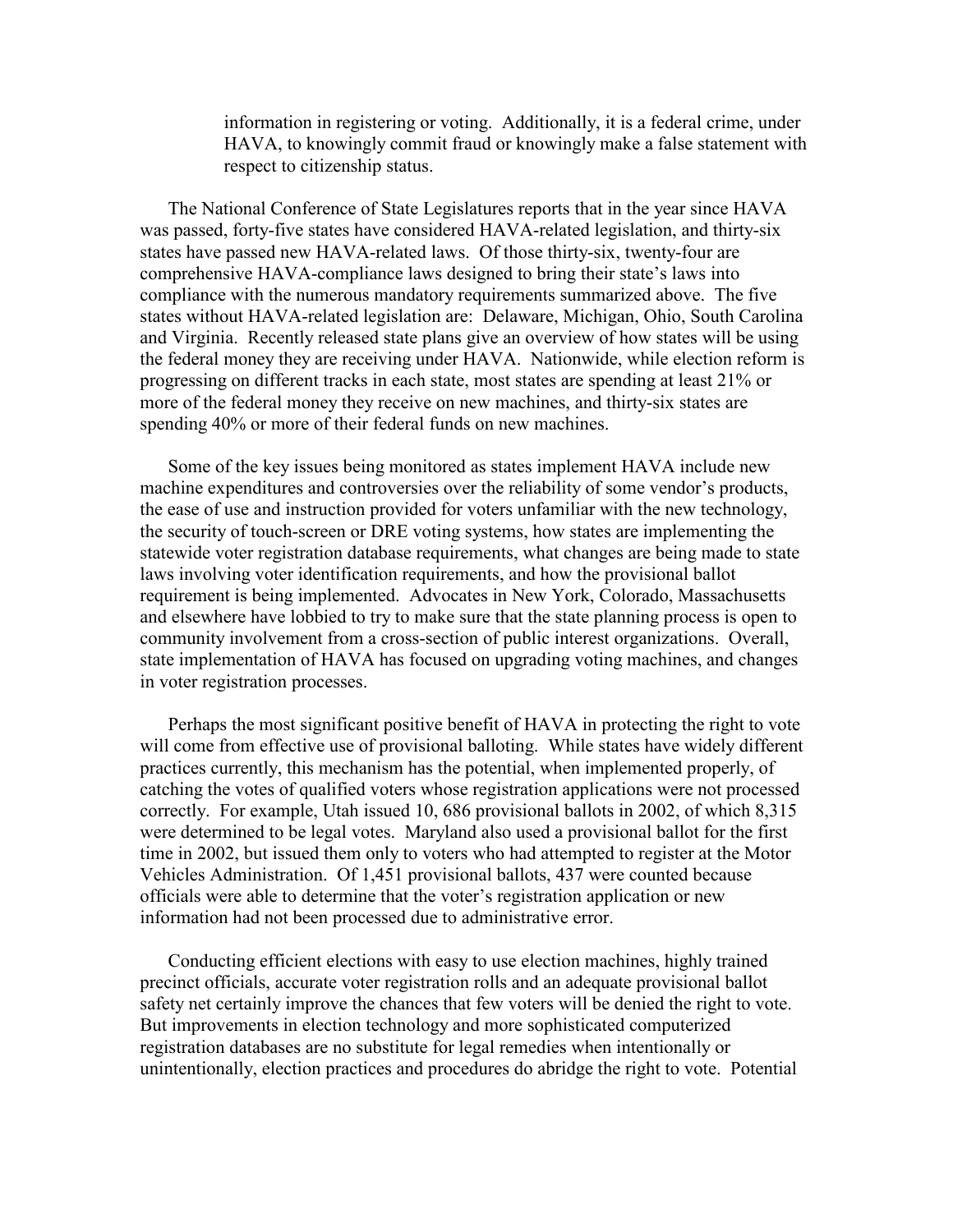barriers to the effective franchise for all citizens still exist, and the legal framework for attacking those barriers remains woefully inadequate.

## III. Major Threats to the Right to Vote in 2004

Those who seek to limit the right to vote of minority voters, poor voters, and others continue to use a variety of old and new tactics. Leaving aside vote dilution, which continues to be a significant barrier to the effective political participation of minority voters throughout the country, and the Supreme Court's near-complete erosion of Section 5 of the Voting Rights Act, as significant problems beyond the scope of this discussion, there remain several significant ways that the right to vote, particularly for minority voters, is in jeopardy.

Here are some substantial potential barriers:

## 1. Wrongful purging of qualified voters from statewide voter registration databases.

This is the "Floridization" of voter registration databases problem. If states fail to ensure the accuracy of the data they use to determine who has a felony conviction, fail to use accurate data regarding persons whose civil rights have been restored, or fail to use appropriately strict matching criteria so that different people with similar names are not mistakenly identified as the same person, it is likely that many voters, including many black voters, will be wrongfully removed from statewide voter databases. There is wide latitude for administrative decisions on crucial factors to be made behind the scenes that will significantly impact whether HAVA's statewide databases requirement will improve elections or prevent legally qualified voters from voting. Provisional ballots do not solve the problem unless election officials are willing to re-examine why a person's name was removed from the list and whether the criminal justice system information is correct. While arguments have been advanced that election officials should bear the burden of proof before removing a voter's name from the voter registration list, HAVA does not require state purge programs to carry any particular safeguards for wrongful purging, and does not specify that a voter's name should not be removed unless there is clear proof of the voter's ineligibility to vote.

## 2. Improper rejection of legitimate voter registration applications because of mismatches with state data or the failure to verify identifying information.

Again justified by the phantom voter fraud problem, HAVA's minimum standards include the requirement that new voter registration applications must include a driver's license number or the last four digits of the voter's social security number. That information must then be matched with data the state has in its drivers' license files or with data from the Social Security administration. The crucial question is, what happens if the data does not match perfectly. For example, Susan gets married, takes her husband's last name and moves with him to a new county. She mails in her voter registration application to the board of elections in her new county before changing her driver's license to reflect her new address. Her name on the voter registration application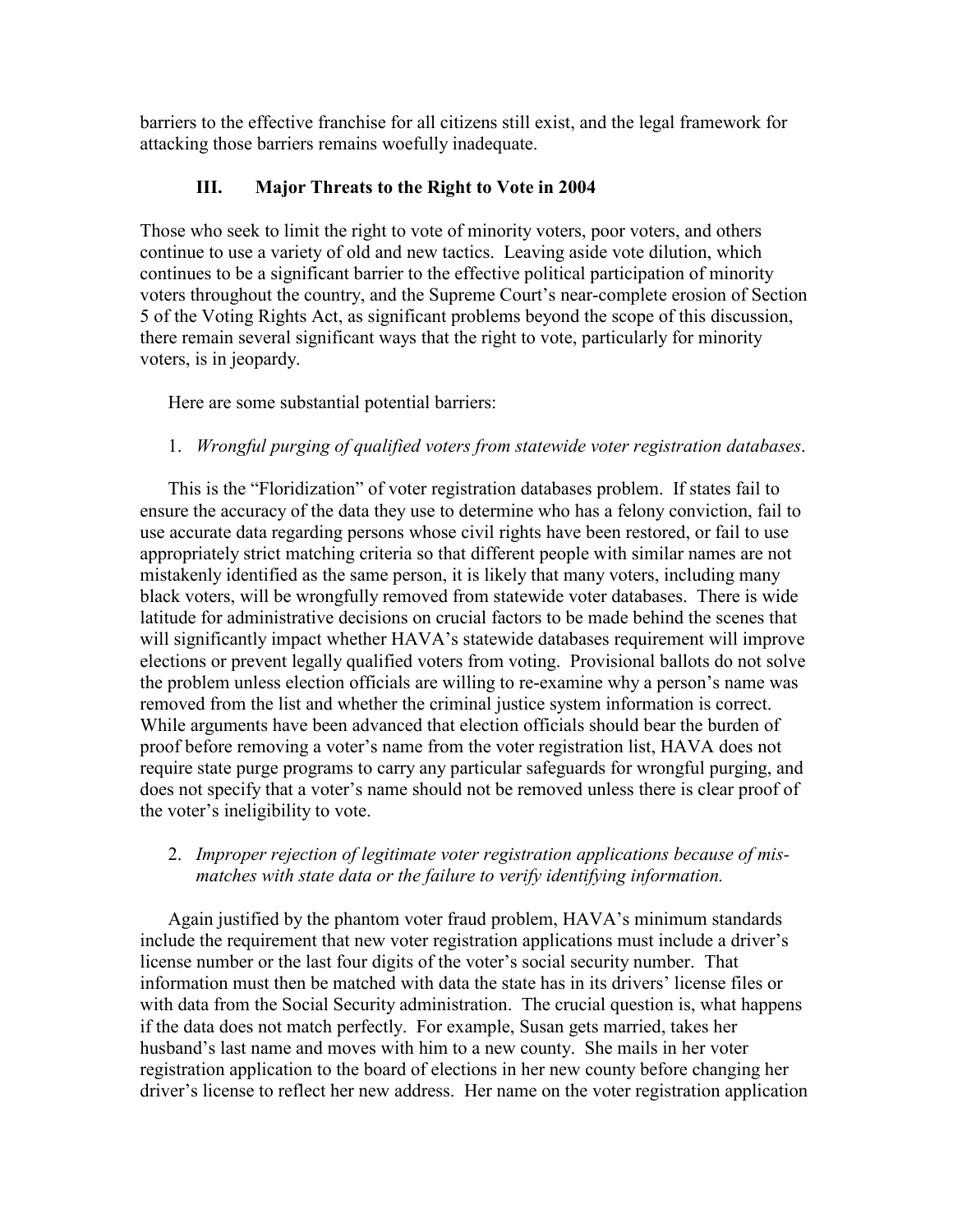will not match her name in the state's drivers' license database, nor will her address. Is her voter registration application rejected? Since having an up to date drivers' license is NOT a requirement to be a voter in Susan's state, she is legally qualified to register without having to update her drivers' license information. It is wrong under state law for the state to refuse to register her. However, the Department of Justice has recently issued the advice that in those circumstances, the application "must be denied." The exact language of the law is as follows: "Determination of validity of numbers provided – The State shall determine whether the information provided by an individual is sufficient to meet the requirements of this subparagraph, in accordance with State law." Nevertheless, the Justice Department, while acknowledging that HAVA, like the NVRA, leaves the ultimate decision of whether to register an applicant up to the State or local election official who has that authority under State law, at the same time insists that Congress intended for such applications, where the "verification process" indicates that the registrant is not eligible, has provided inaccurate or fraudulent information, or information that cannot be verified, the registrant must be rejected.

How often this becomes a problem will depend on what states do to verify the information. Will Susan's local election official call her up on the phone and ask her why her last name and address are different on her drivers' license? Will she have the chance to explain that, since under state law she has 60 days to change her license, she plans to do so the first day she can take off from work and wait three hours in line at the DMV? If not, will the state inform voters that when they move they should change their driver's licenses first before trying to change their voter registration? This example doesn't even factor in the numerous problems that arise when inaccurate data, or data entry errors result in difficulties verifying the information a voter has provided.

#### 3. Difficulties with, and Discriminatory application of, voter id requirements.

It is certainly true that some people will have difficulties producing the identification required under HAVA of first-time voters who register by mail. For states that are newly implementing blanket voter id requirements for everyone, it is more likely that large numbers of voters will show up at their precinct without proper id. Most damaging, however, is the potential for poll workers to require one or more forms of identification for minority voters, while applying more lax standards to white voters. These problems have been reported in numerous elections in Virginia, Florida and other states with voter identification requirements that pre-dated HAVA.

#### 4. Negative impact of the citizenship check-off requirement.

New citizens, and persons who for language, literacy or other reasons have difficulties filling out forms, are likely to find their voter registration applications rejected because of the new and completely redundant requirement for federal voter registration applications that a voter check-off that they are a citizen and will be at least 18 years old when they go to vote. This new requirement, put in place without any demonstration that a) there is a problem with non-citizens fraudulently registering to vote or b) that the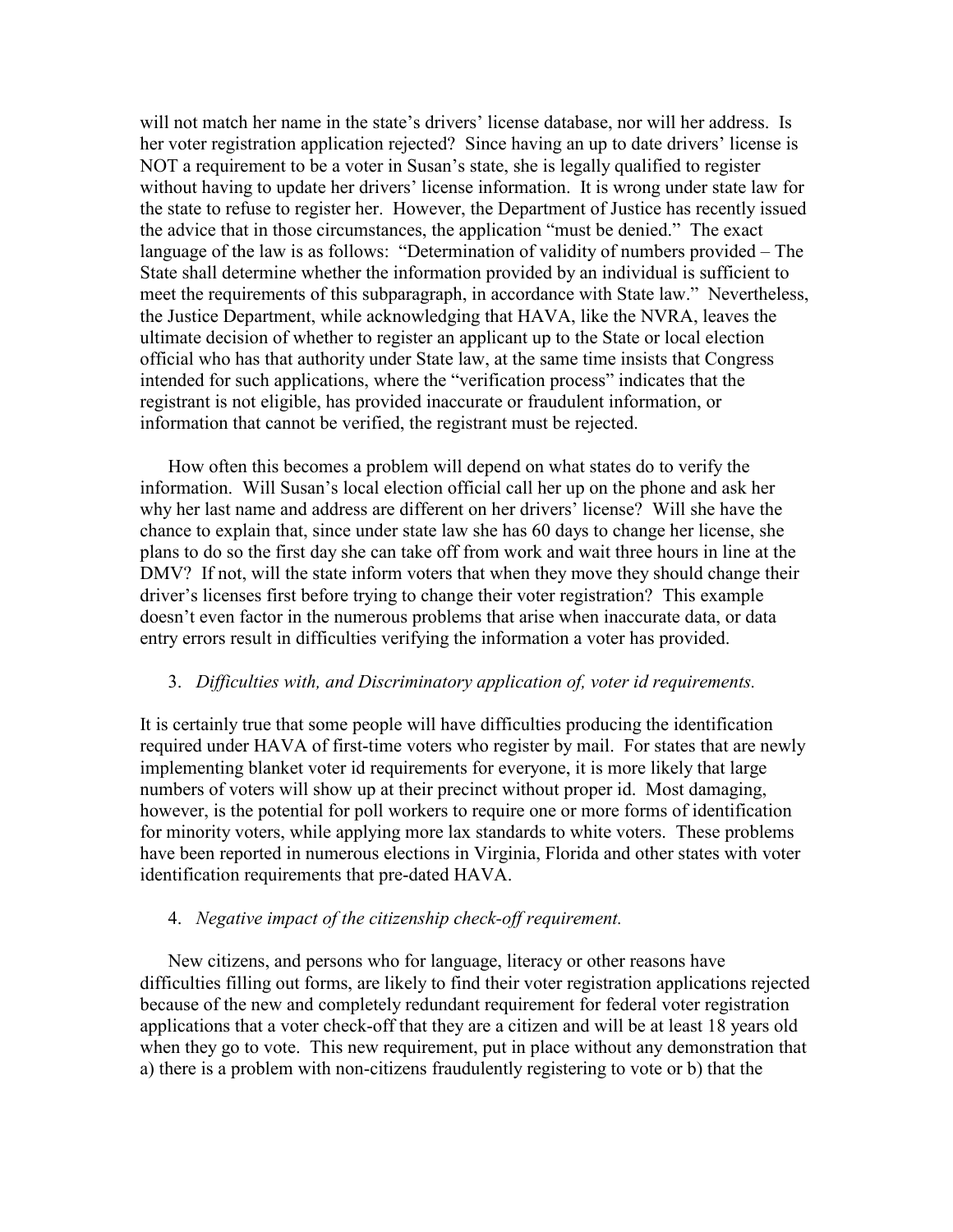problem will be eliminated by requiring the check-off box on voter registration applications, could result in thousands of eligible voters not being registered to vote.

## 5. Intimidation of minority voters at polling places.

Unauthorized poll watchers, videotaping of voters as they approach precincts, setting up police road blocks on the way to precincts in black communities, and threatening to challenge the qualifications of black voters if they try to vote are time-honored tactics that surface in every major election. Two weeks ago, the Mississippi Secretary of State requested help with investigating serious voting irregularities in seventeen counties, involving attempts to intimidate voters. HAVA did nothing to address this problem. While such activities violate the Voting Rights Act because they make it more difficult for minority voters to participate in the political process, and they are usually targeted at minority voters, current enforcement, which is primarily in the hands of the Department of Justice, has not been aggressive or particularly effective in eliminating these scare tactics.

# IV. Conclusion

Legislation at the state and federal levels following the 2000 election has sought to correct some of the problems that led to so many votes being lost throughout the country. While some new measures, such as provisional ballots, have the potential to help protect the right to vote, overall, there have not been new rights established at the state level. HAVA does not give private citizens the ability to go to court to protect their right to vote, nor does it put in place any new penalties that might prevent or discourage practices that abridge the right to vote. Election reform has been an administrative and technical effort for the most part, motivated more by concerns about voter fraud and less about denials of the right to vote. Significant problems, some created by HAVA, some predating it, still threaten the right to vote. Any effort to draft a constitutional amendment articulating a general right to vote should include attention to how these problems can be addressed.

National Conference of State Legislatures, The States Tackle Election Reform, October 7, 2003, available at: http://www.ncsl.org/programs/legman/elect/taskfc/03billsum.htm [hereinafter NCSL 2003 Report].

148 CONG. REC. H7841 (daily ed. Oct. 10, 2002 (statement of Rep. Steny Hoyer (D-Md.)).

148 CONG. REC. S10500 (daily ed. Oct. 16, 2002 (statement of Sen. Christopher Dodd (D-Conn.)).

See, id.

148 CONG. REC. H7842 (daily ed. Oct. 10, 2002).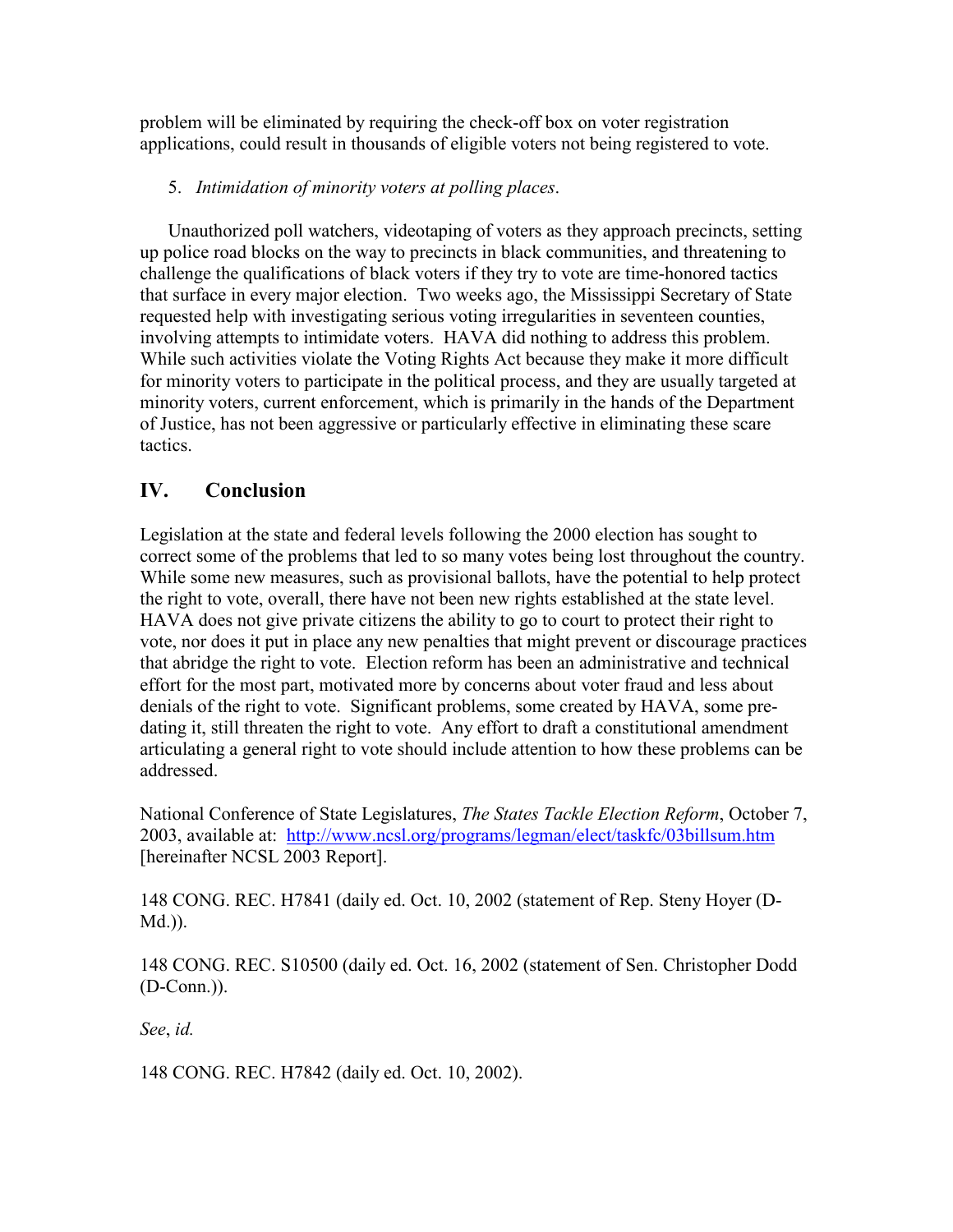See, e.g., 148 CONG. REC. S10488-90 (daily ed. Oct. 16, 2002 (statement of Sen. Kit Bond R-Mo.)); S10500 (daily ed. Oct. 16, 2002 (statement of Sen. Mitchell McConnell  $R-Ky.$ )).

See United States Commission on Civil Rights, VOTING IRREGULARITIES IN FLORIDA DURING THE 2000 PRESIDENTIAL ELECTION (2001).

See, e.g., Democratic Investigative Staff, House Committee on the Judiciary, How to Make Over 1 Million Votes Disappear: Electoral Sleight of Hand in the 2000 Presidential Election, (August 20, 2001).

Caltech/MIT Voting Technology Project, WHAT IS, WHAT COULD BE 8-9 (July 2001) [hereinafter Caltech/MIT Report].

Id. at 17.

U.S. Census Bureau, Current Population Survey, Voting and Registration Supplement, cited in Caltech/MIT Report at 8-9 and 90.

Id., in addition, anecdotal accounts of election-day irregularities such as those highlighted in Florida and elsewhere in the country support this finding. See, e.g., Advancement Project, AMERICA'S MODERN POLL TAX: HOW STRUCTURAL DISENFRANCHISEMENT ERODES DEMOCRACY, (Nov. 7, 2001).

Volusia County's Supervisor of Elections, for example, was criticized publicly for leaving convicted felons on the voter registration rolls.

Dirk Johnson, Judge Delays Closing of Polls in St. Louis Amid Unexpectedly Heavy Turnout, N.Y. TIMES, Nov. 8, 2000, at B10 (quoting Senator Kit Bond).

148 CONG. REC. S10488 (daily ed. Oct. 16, 2002 (statement of Sen. Kit Bond R-Mo.)) The allegation that 3,000 voters double-voted was later disputed by state officials in the affected states who investigated the claim and concluded that it had no basis in fact. See Jim Drinkard, Dems Blast GOP Efforts on Voter Fraud, USA TODAY, Oct. 24, 2002, at 8A.

See Brian Kim, Recent Development: Help America Vote Act, 40 HARV. J. ON LEGIS. 579, 587 (2003) (reporting controversy regarding military ballots in the 2000 election).

See United States General Accounting Office, ACCESS TO POLLING PLACES AND ALTERNATIVE VOTING METHODS 7 (October 2001).

See Schur, Kruse, Schriner, and Shields, Voter Turnout, Voting Difficulties, And Disability In The 2000 Elections: Laying A Challenge At Democracy's Door, available at: http://www.accessiblesociety.org/topics/voting/voterturnout.htm.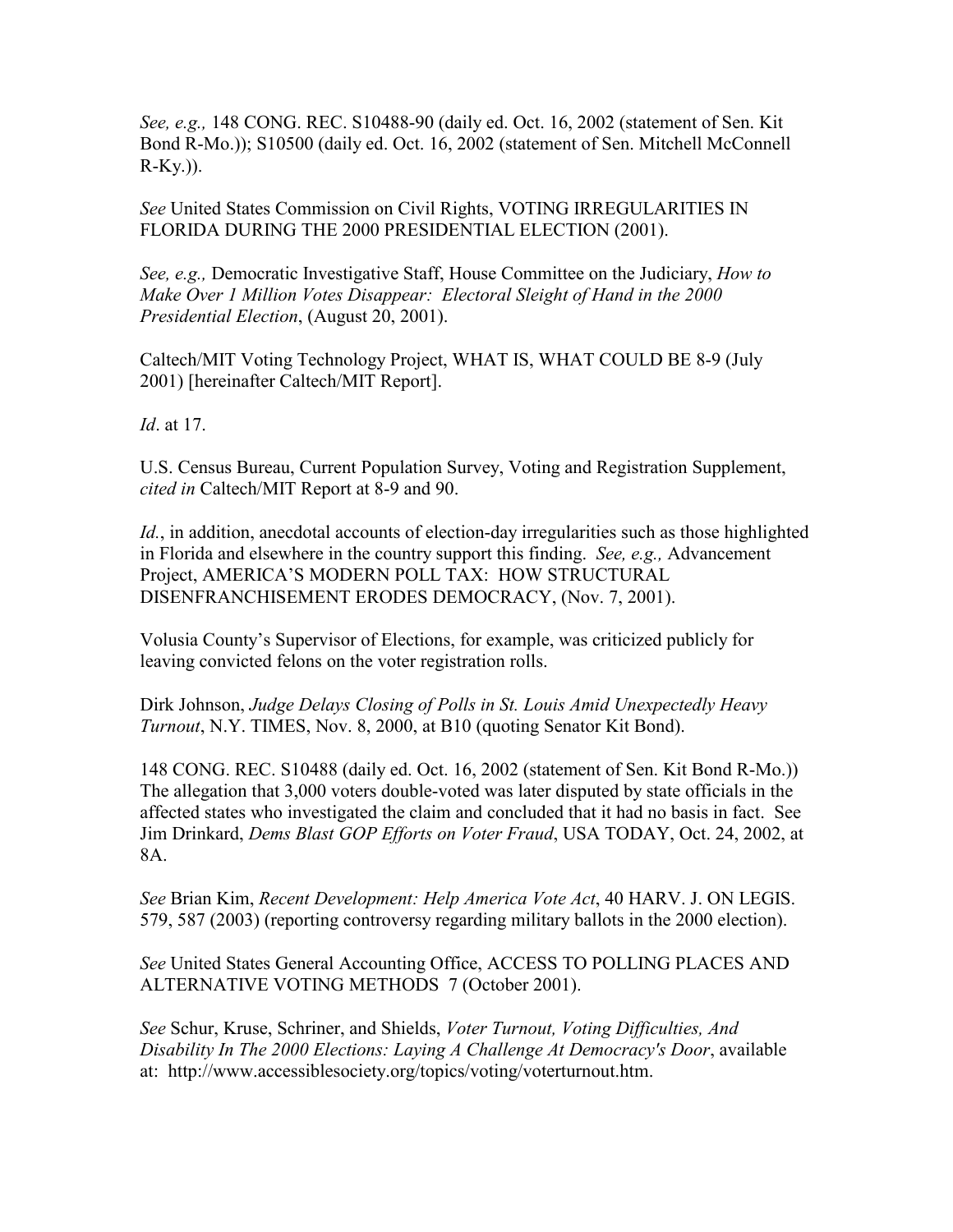H. REP. NO. 107-329(I) at 31-54 (December 10, 2001).

Id. at 31.

 $Id$ 

See, e.g., id. at 38.

42 U.S.C. § 1973gg-6(c)(2)(A).

H. REP. NO. 107-329(I) at 38 (December 10, 2001).

Rhode Island, for example, passed a state law updating its election machines contingent on the receipt of federal money.

Martin Luther King, III and Greg Palast, Jim Crow Revived in Cyberspace, BALTIMORE SUN, May 8, 2003, available at: http://www.sunspot.net/news/opinion/oped/balop.voting08may08,0,7994499.story?coll=bal%2Doped%2Dheadlines

Letters opposing the identification requirements by civil rights groups are collected at: Constitution Project, Election Reform Initiative – Letters to Congress on H.R. 3295, at http://www.constitutionproject.org/eri/legislation.html

See National Conference of State Legislatures, The States Tackle Election Reform, March 24, 2003, available at:

http://www.ncsl.org/programs/legman/elect/taskfc/TackleElectRef.htm [hereinafter NCSL 2002 Report]

2001 Fla. Laws ch. 40. For a summary of the Florida election reform bill, see www.ncsl.org/programs/legman/elect/taskfc/flbill.htm.

NCSL 2002 Report, supra n. 28.

See 2001 Wash. Laws, Chap. 41.

CAL. ELEC. CODE §14025 et seq. (2001).

Id., §14030.

2001 N.M. Laws, Chap. 46.

2001 Ky. Acts Chap. 115

2001 Conn. Acts, P.A. 01-11.

2003 Wyo. Sess. Laws, Chap. 132.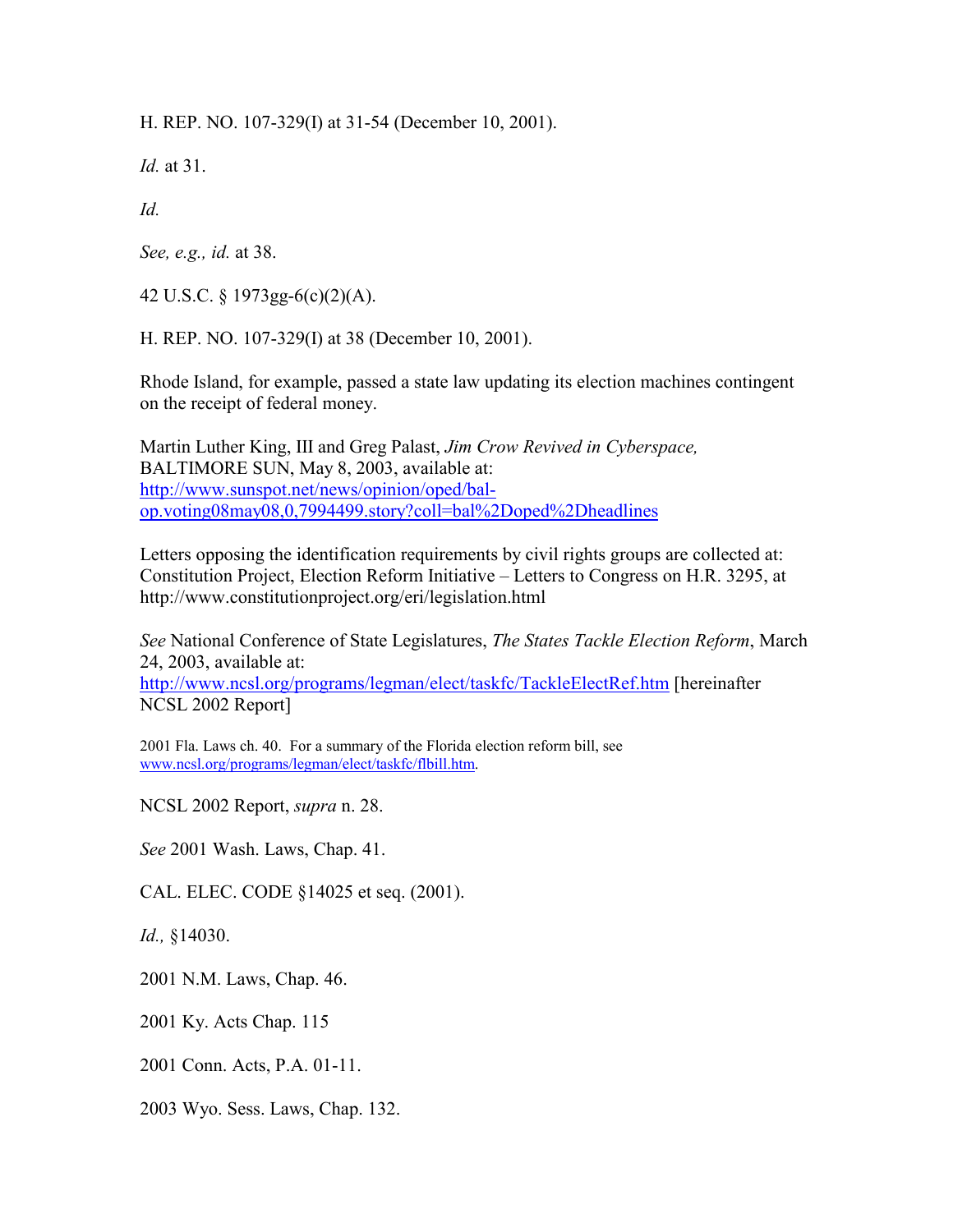NCSL 2002 Report, supra, n. 28.

The 10 states are: AZ, AK, FL, GA, IN, LA, ME, NV, ND, WA, compiled from the NCSL Election Reform Legislation Database, available at: http://www.ncsl.org/programs/legman/elect/elections\_search.cfm

See, e.g., Massachusetts H.B. 2883, 2001; 2001 Ark. Acts, Act 560; 2003 Ark. Acts, Act 1451

Alabama, Colorado, Montana and South Dakota enacted new laws requiring all voters to show identification at the polls following HAVA. See electionline.org, *Election Reform* Briefing: Roads to Reform, Planning for the Help America Vote Act, 8, September 2003 [hereinafter "electionline.org HAVA Planning Briefing"].

After reciting the bill of rights and responsibilities, the Florida law states: "Nothing in this section shall give rise to a legal cause of action." 2001 Fla. Laws, ch. 40, §60 (3) (codified as FLA. STAT. ANN. §101.031(3).

There are numerous comprehensive summaries of HAVA available online. See, e.g., Leadership Conference on Civil Rights, *Voting Rights Fact Sheet, Summary of H.R.* 3295, February 11, 2003, available at:

http://www.civilrights.org/issues/voting/details.cfm?id=11266; National Assn. Of Secretaries of State and National Conference of State Legislatures, Help America Vote Act of 2002 Summary, November 19, 2002, available at:

http://www.ncsl.org/programs/legman/elect/nass-ncslsummaryw-orecs.htm.

Help America Vote Act of 2002, Pub. L. No. 107-252, §§ 301-303, 401, 116 Stat. 1666, 1704-15.

Id., §402, 116 Stat. 1715-16.

Id., §905, 116 Stat. 1729.

NCSL 2003 Report, supra n. 1. DEMOS-USA also maintains a list of HAVA-related legislation, available at: http://www.demos-usa.org/demos/HAVA/bills-5-15%20- %20update.htm.

electionline.org HAVA Planning Briefing, supra n. 41 at 3.

See, e.g., ACLU of Florida, Analysis of September  $10^{th}$  Voting Fiasco in Miami Dade Demonstrates Disproportionate Impact on Racial Minorities, October 21, 2002, available at: http://www.aclufl.org/racialimpactrelease.html.

See id. at 5-8; League of Women Voters, Helping America Vote: A Guide to Implementing the New Federal Provisional Ballot Requirement, August 2003,